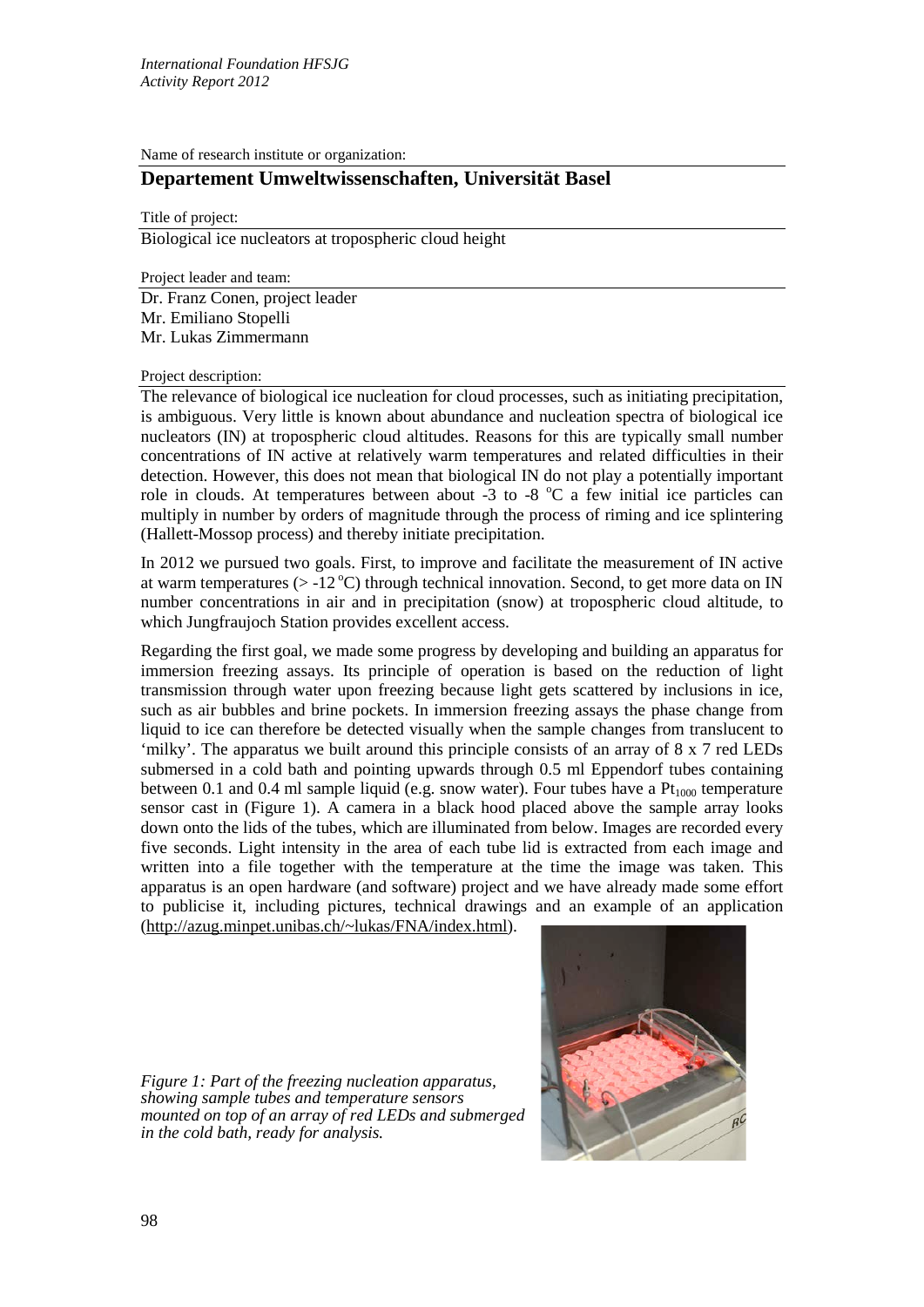The apparatus was already useful in analysing snow samples for IN at Jungfraujoch. Snow was collected in a Teflon®-coated tray  $(0.1 \text{ m}^2)$  over periods of a few hours on the upper Sphinx terrace, then melted slowly, immediately transferred into Eppendorf tubes and exposed to decreasing temperatures in a cold bath, where freezing temperatures were recorded with above mentioned apparatus. Analysis of one snow sample takes less than  $\frac{1}{2}$  an hour. The nucleation spectra show generally larger number concentrations of IN at the beginning of November, when air temperatures were on average around  $-9$  °C, compared to the beginning of December, when mean air temperatures were around  $-18$  °C (Figure 2). However, in December onset of freezing seemed earlier. One third of the samples had a dectectable number of IN already at -5.0  $^{\circ}$ C, whereas in November this was the case only at temperatures  $<$  -6.0 °C. These results are the first field data in the SNF-funded PhD project, which Emiliano Stopelli started in September 2012 and which will continue at least until 2015.



*Figure 2: Ice nucleation spectra of snow water collected at Jungfraujoch (left) between 31. October and 05. November 2012 and (right) between 07. and 12. December 2012.*

In 2012, four students from the University of Basel started their BSc project on the topic of IN at tropospheric cloud height at Jungfraujoch. Two have already completed their work, finding, among other things, that number concentrations of IN at Jungfraujoch (IN  $m^{-3}$ ) are well below those at urban  $PM_{10}$  monitoring stations in Switzerland, but close to, or only slightly below, those at rural monitoring stations at low altitudes. The specific IN activity of  $PM_{10}$  (number of IN per unit mass of  $PM_{10}$ ) is largest in urban environments and smallest at Jungfraujoch during Saharan dust events. However, in the absence of a Saharan dust event, PM<sub>10</sub> at Jungfraujoch has a larger specific activity (at temperatures  $<$  -7 °C) than PM<sub>10</sub> at rural sites, possible because of a non-negligible contribution of urban  $PM_{10}$ . All filters were generously provided by Martin Steinbacher, Claudia Zellweger and Christoph Hüglin at Empa. In total, we have analysed 42 filters from Jungfraujoch. The method of analysis has been published (Conen et al., 2012). Our data so far show only a weak positive correlation (*r* 2  $= 0.19$ ) between the log of IN number concentration and the log of PM<sub>10</sub> mass. The lower and upper quartiles of number concentrations of IN  $m^{-3}$  active at -10 °C are 1.6 and 8.2, respectively (Table 1). Lower and upper quartiles for the same IN numbers per microgram PM<sub>10</sub> are 0.3 and 1.4, respectively. To date, we have analysed mainly filters from the months of March to July. We plan to expand this work and link it to other measurements, such as IN analyses of snow samples.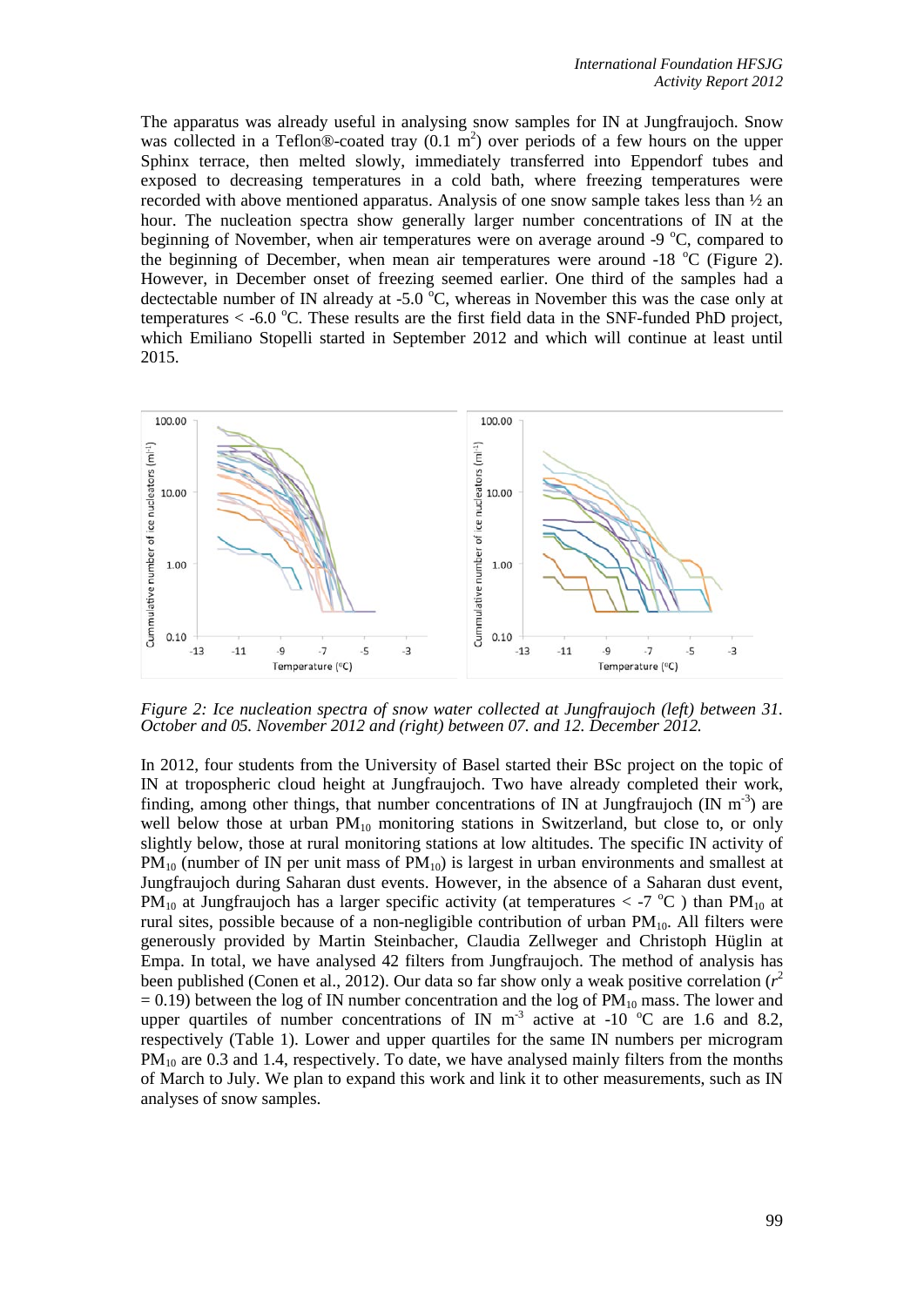| Date                           | PM <sub>10</sub> ( $\mu$ g m <sup>-3</sup> ) | IN at -10 $^{\circ}$ C (m <sup>-3</sup> ) | IN at -10 °C / μg PM 10 |
|--------------------------------|----------------------------------------------|-------------------------------------------|-------------------------|
| 10.06.10                       | 5.9                                          | 2.0                                       | 0.3                     |
| 11.06.10                       | 7.1                                          | 11.6                                      | 1.6                     |
| 29.06.10                       | 7.8                                          | 15.5                                      | 2.0                     |
| 30.06.10                       | 5.9                                          | 13.8                                      | 2.3                     |
| 01.07.10                       | 6.6                                          | 14.6                                      | 2.2                     |
| 09.07.10                       | 18.9                                         | 6.3                                       | 0.3                     |
| 10.07.10                       | 28.0                                         | 9.5                                       | 0.3                     |
| 11.07.10                       | 14.8                                         | 12.0                                      | 0.8                     |
| 03.04.11                       | 18.4                                         | 2.2                                       | 0.1                     |
| 04.04.11                       | 6.9                                          | 8.4                                       | 1.2                     |
| 05.04.11                       | 3.0                                          | 7.5                                       | 2.5                     |
| 06.04.11                       | 1.9                                          | 0.4                                       | 0.2                     |
| 07.04.11                       | 5.4                                          | 1.6                                       | 0.3                     |
| 10.04.11                       | 27.7                                         | 1.0                                       | 0.0                     |
| 11.04.11                       | 27.2                                         | 1.3                                       | 0.0                     |
| 12.04.11                       | 9.6                                          | 2.8                                       | 0.3                     |
| 13.04.11                       | 3.0                                          | 3.5                                       | 1.2                     |
| 14.04.11                       | 3.1                                          | 10.1                                      | 3.3                     |
| 15.04.11                       | 4.4                                          | 0.6                                       | 0.1                     |
| 19.04.11                       | 6.3                                          | 2.7                                       | 0.4                     |
| 20.04.11                       | 6.6                                          | 1.8                                       | 0.3                     |
| 21.04.11                       | 8.4                                          | 3.2                                       | 0.4                     |
| 11.05.11                       | 8.6                                          | 3.9                                       | 0.4                     |
| 12.07.11                       | 12.3                                         | 6.3                                       | 0.5                     |
| 21.08.11                       | 32.0                                         | 5.2                                       | 0.2                     |
| 16.03.12                       | 1.6                                          | 2.8                                       | 1.8                     |
| 17.03.12                       | 5.3                                          | 1.6                                       | 0.3                     |
| 18.03.12                       | 1.2                                          | 0.9                                       | 0.7                     |
| 19.03.12                       | 0.7                                          | 0.2                                       | 0.2                     |
| 20.03.12                       | 1.9                                          | 1.4                                       | 0.8                     |
| 13.04.12                       | 1.5                                          | 0.4                                       | 0.3                     |
| 14.04.12                       | 0.8                                          | 0.7                                       | 0.9                     |
| 15.04.12                       | 1.4                                          | 0.6                                       | 0.4                     |
| 26.04.12                       | 1.0                                          | 5.2                                       | 5.2                     |
| 27.04.12                       | 14.7                                         | 4.4                                       | 0.3                     |
| 28.04.12                       | 13.9                                         | 4.6                                       | 0.3                     |
| 19.06.12                       | 8.0                                          | 6.3                                       | 0.8                     |
| 20.06.12                       | 20.5                                         | 15.9                                      | 0.8                     |
| 21.06.12                       | 12.8                                         | 9.9                                       | 0.8                     |
| 22.06.12                       | 2.1                                          | 33.2                                      | 15.8                    |
| 23.06.12                       | 2.0                                          | 3.6                                       | 1.8                     |
| 24.06.12                       | 2.6                                          | 3.9                                       | 1.5                     |
| <b>MIN</b>                     | 0.7                                          | 0.2                                       | 0.0                     |
| <b>MAX</b>                     | 32.0                                         | 33.2                                      | 15.8                    |
| <b>MEDIAN</b>                  | 6.5                                          | 3.7                                       | 0.5                     |
| <b>AVERAGE</b>                 | 8.9                                          | 5.8                                       | 1.3                     |
| 25 <sup>th</sup><br>percentile | 2.2                                          | 1.6                                       | 0.3                     |
| $75^{th}$<br>percentile        | 12.7                                         | 8.2                                       | 1.4                     |

| Table 1: Number concentrations of ice nucleators found on $PM_{10}$ filters from Jungfraujoch. |  |  |  |
|------------------------------------------------------------------------------------------------|--|--|--|
|------------------------------------------------------------------------------------------------|--|--|--|

## Key words:

Ice nucleation, biological, snow,  $PM_{10}$ 

Internet data bases:

http://pages.unibas.ch/environment/

Collaborating partners/networks:

Dr. Ernest Weingartner, Aerosol Physics Group, PSI, Villigen Group for Climate Gases, Empa, Dübendorf NABEL, Empa, Dübendorf Dr. Cindy Morris, Plant pathology research unit, INRA, Avignon, France